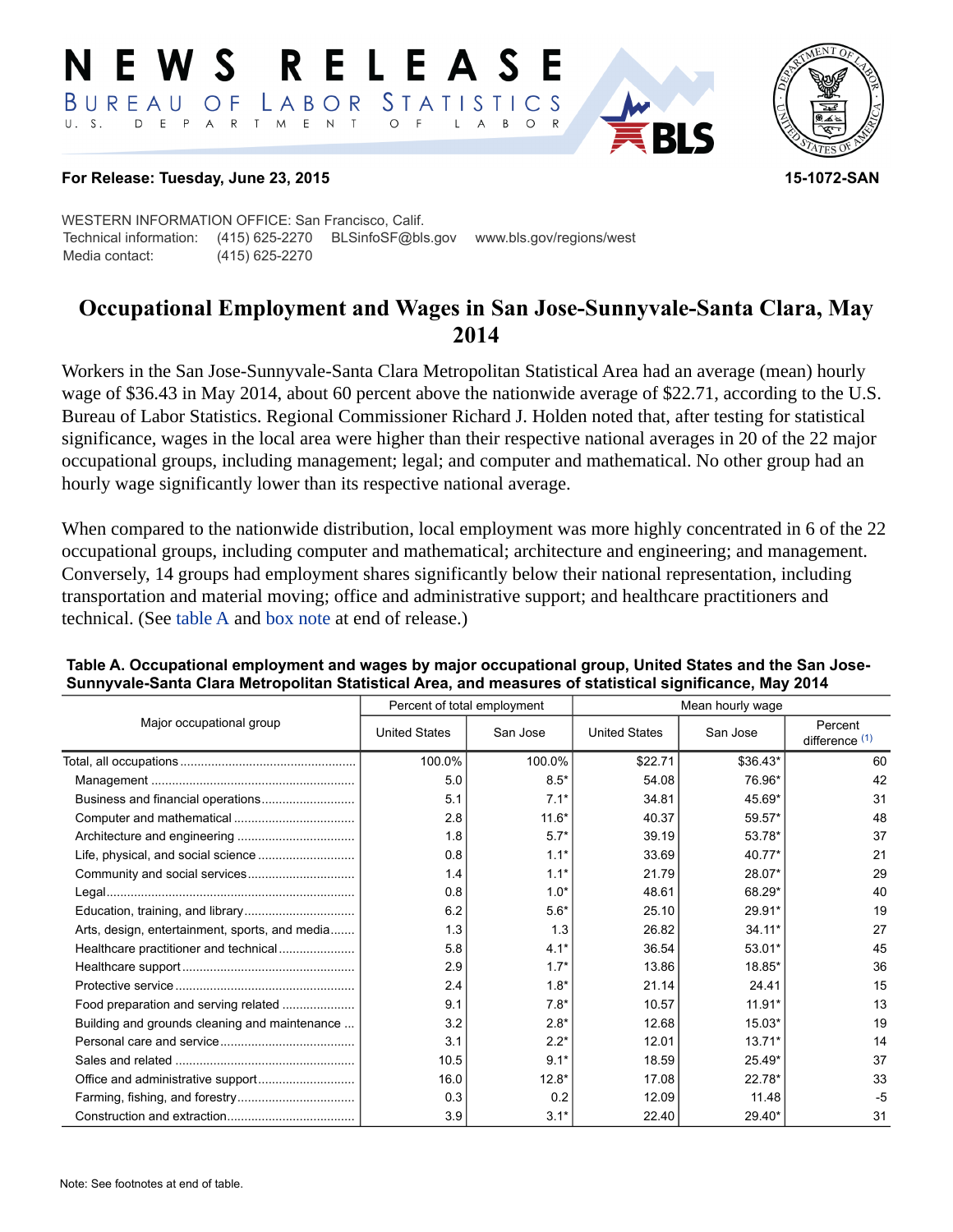#### **Table A. Occupational employment and wages by major occupational group, United States and the San Jose-Sunnyvale-Santa Clara Metropolitan Statistical Area, and measures of statistical significance, May 2014 - Continued**

| Major occupational group | Percent of total employment |          | Mean hourly wage |          |                           |  |
|--------------------------|-----------------------------|----------|------------------|----------|---------------------------|--|
|                          | <b>United States</b>        | San Jose | United States    | San Jose | Percent<br>difference (1) |  |
|                          | 3.9                         | $2.4*$   | 21.74            | 26.50*   | 22                        |  |
|                          | 6.6                         | $5.2*$   | 17.06            | $19.27*$ | 13                        |  |
|                          | 6.8                         | $3.6*$   | 16.57            | $17.65*$ |                           |  |

Footnotes:

<span id="page-1-1"></span>(1) A positive percent difference measures how much the mean wage in San Jose is above the national mean wage, while a negative difference reflects a lower wage.

\* The percent share of employment or mean hourly wage for this area is significantly different from the national average of all areas at the 90-percent confidence level.

One occupational group—computer and mathematical—was chosen to illustrate the diversity of data available for any of the 22 major occupational categories. San Jose-Sunnyvale-Santa Clara had 113,340 jobs in computer and mathematical, accounting for 11.6 percent of local area employment, significantly higher than the 2.8-percent share nationally. The average hourly wage for this occupational group locally was \$59.57, significantly above the national wage of \$40.37.

Some of the largest detailed occupations within the computer and mathematical group included applications software developers (33,990), systems software developers (27,080), and computer systems analysts (12,190). Among the higher paying jobs were statisticians and applications software developers, with mean hourly wages of \$72.30 and \$68.45, respectively. At the lower end of the wage scale were computer user support specialists (\$36.30) and computer network support specialists (\$44.83). (Detailed occupational data for computer and mathematical are presented in table 1; for a complete listing of detailed occupations available go to [www.bls.gov/oes/2014/may/oes\\_41940.htm](https://www.bls.gov/oes/2014/may/oes_41940.htm) .)

Location quotients allow us to explore the occupational make-up of a metropolitan area by comparing the composition of jobs in an area relative to the national average. (See table 1.) For example, a location quotient of 2.0 indicates that an occupation accounts for twice the share of employment in the area than it does nationally. In the San Jose-Sunnyvale-Santa Clara Metropolitan Statistical Area, above-average concentrations of employment were found in nearly all of the occupations within the computer and mathematical group. For instance, systems software developers were employed at 9.8 times the national rate in San Jose, and applications software developers, at 6.9 times the U.S. average.

These statistics are from the Occupational Employment Statistics (OES) survey, a federal-state cooperative program between BLS and State Workforce Agencies, in this case, the California Employment Development Department.

### **Note**

<span id="page-1-0"></span>A value that is statistically different from another does not necessarily mean that the difference has economic or practical significance. Statistical significance is concerned with the ability to make confident statements about a universe based on a sample. It is entirely possible that a large difference between two values is not significantly different statistically, while a small difference is, since both the size and heterogeneity of the sample affect the relative error of the data being tested.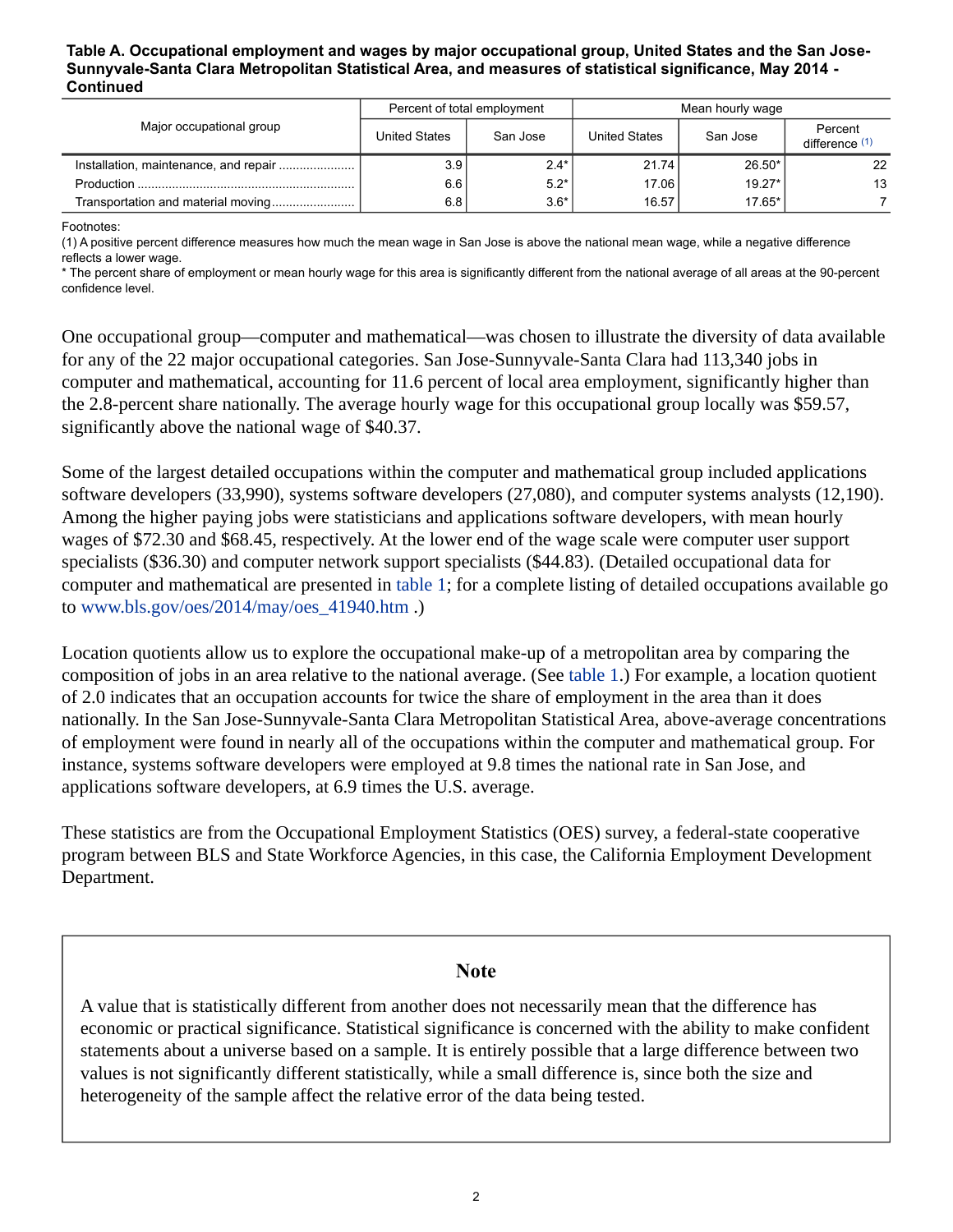## **Technical Note**

The Occupational Employment Statistics (OES) survey is a semiannual mail survey measuring occupational employment and wage rates for wage and salary workers in nonfarm establishments in the United States. Guam, Puerto Rico, and the Virgin Islands are also surveyed, but their data are not included in the national estimates. OES estimates are constructed from a sample of about 1.2 million establishments. Forms are mailed to approximately 200,000 sampled establishments in May and November each year. May 2014 estimates are based on responses from six semiannual panels collected over a 3-year period: May 2014, November 2013, May 2013, November 2012, May 2012, and November 2011. The overall national response rate for the six panels is 74.3 percent based on establishments and 70.5 percent based on weighted sampled employment. The unweighted employment of sampled establishments across all six semiannual panels represents approximately 57.1 percent of total national employment. (Response rates are slightly lower for these estimates due to the federal shutdown in October 2013.) The sample in the San Jose-Sunnyvale-Santa Clara Metropolitan Statistical Area included 4,929 establishments with a response rate of 64 percent. For more information about OES concepts and methodology, go to [www.bls.gov/news.release/ocwage.tn.htm.](https://www.bls.gov/news.release/ocwage.tn.htm)

The OES survey provides estimates of employment and hourly and annual wages for wage and salary workers in 22 major occupational groups and 821 detailed occupations for the nation, states, metropolitan statistical areas, metropolitan divisions, and nonmetropolitan areas. In addition, employment and wage estimates for 94 minor groups and 458 broad occupations are available in the national data. OES data by state and metropolitan/nonmetropolitan area are available from [www.bls.gov/oes/current/oessrcst.htm](https://www.bls.gov/oes/current/oessrcst.htm) and [www.bls.gov/](https://www.bls.gov/oes/current/oessrcma.htm) [oes/current/oessrcma.htm,](https://www.bls.gov/oes/current/oessrcma.htm) respectively.

The May 2014 OES estimates are based on the 2010 Standard Occupational Classification (SOC) system and the 2012 North American Industry Classification System (NAICS). Information about the 2010 SOC is available on the BLS website at [www.bls.gov/soc](https://www.bls.gov/soc) and information about the 2012 NAICS is available at [www.bls.gov/bls/naics.htm.](https://www.bls.gov/bls/naics.htm)

### **Area definitions**

The substate area data published in this release reflect the standards and definitions established by the U.S. Office of Management and Budget.

The **San Jose-Sunnyvale-Santa Clara, Calif. Metropolitan Statistical Area** includes San Benito and Santa Clara Counties.

### **Additional information**

OES data are available on our regional web page at [www.bls.gov/regions/west.](https://www.bls.gov/regions/west) Answers to frequently asked questions about the OES data are available at [www.bls.gov/oes/oes\\_ques.htm.](https://www.bls.gov/oes/oes_ques.htm) Detailed technical information about the OES survey is available in our Survey Methods and Reliability Statement on the BLS website at [www.bls.gov/oes/2014/may/methods\\_statement.pdf](https://www.bls.gov/oes/2014/may/methods_statement.pdf).

Information in this release will be made available to sensory impaired individuals upon request . Voice phone: 202-691-5200; Federal Relay Service: 800-877-8339.